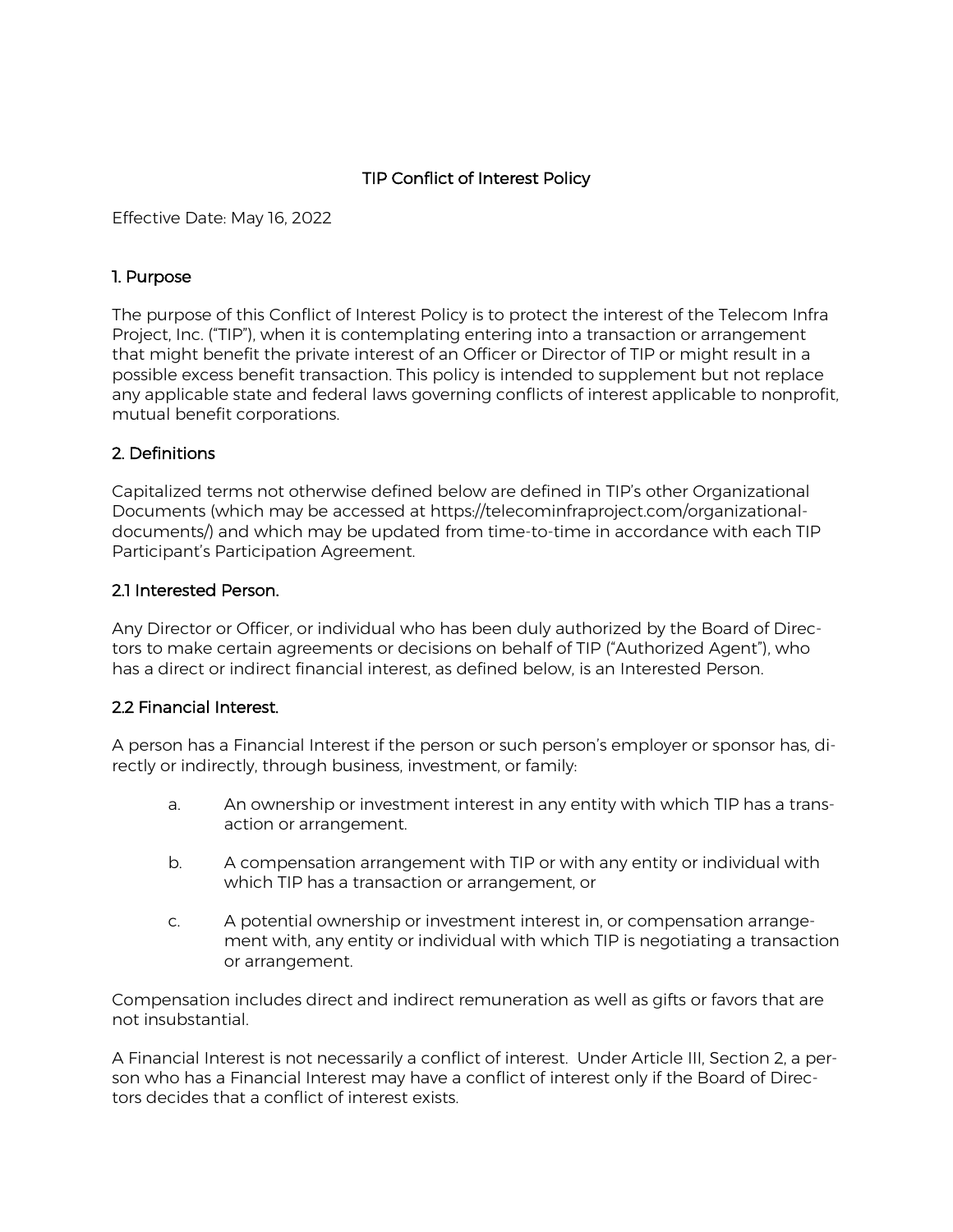### 3. Procedures

### 3.1 Duty to Disclose.

In connection with any actual or possible conflict of interest, an Interested Person must disclose the existence of the Financial Interest and be given the opportunity to disclose all material facts to the Board of Directors.

### 3.2 Determining Whether a Conflict of Interest Exists.

After disclosure of the Financial Interest and all material facts, and after any discussion with the Interested Person, the individual will leave the Board of Directors meeting while the determination of a conflict of interest is discussed and voted upon. The remaining Directors shall, after consultation with such advisors and/or legal counsel as deemed appropriate, decide if a conflict of interest exists.

Reasonable Directors may differ as to what decisions, actions, or omissions may be in TIP's best interest. Recognizing that the Director or Authorized Agent, as applicable, may be employed or sponsored by a TIP Participant and may be serving as a Director or Authorized Agent in connection with such Director's or Authorized Agent's employment or sponsored position, such Director or Authorized Agent will be deemed to have a potential conflict if (i) a decision, act, or omission by TIP would be adverse to, or materially beneficial to, such Director's or Authorized Agent's employer or sponsor; and (ii) such Director or Authorized Agent cannot reasonably hold a position that such decision, act or omission, as applicable, by TIP, would be adverse to, or materially beneficial to, such Director's or Authorized Agent's employer or sponsor.

### 3.3 Procedures for Addressing the Conflict of Interest.

An Interested Person may make a presentation at the Board of Directors meeting. After the presentation, the Interested Person will leave the meeting during the discussion of, and the vote on, the transaction or arrangement involving the possible conflict of interest.

The Chairman of the Board of Directors will, if appropriate, appoint a disinterested person to investigate alternatives to the proposed transaction or arrangement.

After exercising due diligence, the Board of Directors will determine whether TIP can obtain with reasonable efforts a more advantageous transaction or arrangement from a person or entity that would not give rise to a conflict of interest.

If a more advantageous transaction or arrangement is not reasonably possible under circumstances not producing a conflict of interest, the Board of Directors will determine by a majority vote of the disinterested Directors whether the transaction or arrangement is in TIP's best interest, for its own benefit, and whether it is fair and reasonable. In conformity with the above determination, it will make its decision as to whether to enter into the transaction or arrangement.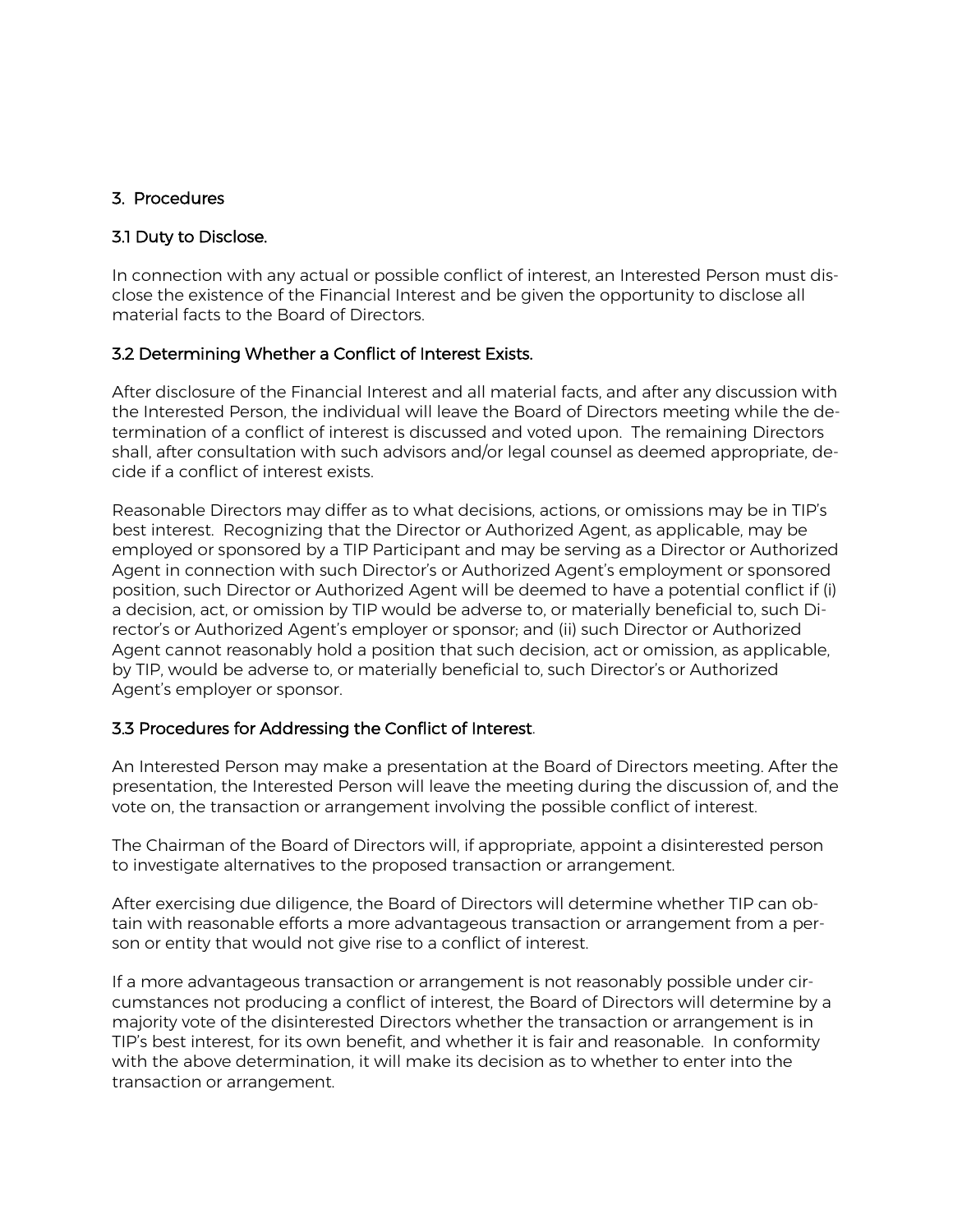### 3.4 Violations of the Conflicts of Interest Policy.

If the Board of Directors has reasonable cause to believe an Interested Person has failed to disclose actual or possible conflicts of interest, it shall inform the Interested Person of the basis for such belief and afford the Interested Person an opportunity to explain the alleged failure to disclose.

If, after hearing the response and after making further investigation as warranted by the circumstances, the Board of Directors determines the Interested Person has failed to disclose an actual or possible conflict of interest, it will take appropriate disciplinary and corrective action.

### 4. Records of Proceedings

The minutes of the Board of Directors will contain:

- a. The names of the persons who disclosed or otherwise were found to have a Financial Interest in connection with an actual or possible conflict of interest, the nature of the Financial Interest, any action taken to determine whether a conflict of interest was present, and the Board of Directors' decision as to whether a conflict of interest in fact existed.
- b. The names of the persons who were present for discussions and votes relating to the transaction or arrangement, the content of the discussion, including any alternatives to the proposed transaction or arrangement, and a record of any votes taken in connection with the proceedings.

### 5. Compensation

An Authorized Agent Director who receives compensation, directly or indirectly, from TIP for services is precluded from voting on matters pertaining to that Authorized Agent's compensation.

No Authorized Agent Director whose jurisdiction includes compensation matters and who receives compensation, directly or indirectly, from TIP, either individually or collectively, is prohibited from providing information to the Board of Directors or any Administrative Committee regarding compensation.

### 6. Periodic Reviews

To ensure TIP operates in a manner consistent with tax-exempt purposes and does not engage in activities that could jeopardize its tax-exempt status, periodic reviews may be conducted. The periodic reviews will, at a minimum, include the following subjects:

a. Whether compensation arrangements and benefits are reasonable, based on competent survey information, and the result of arms' length bargaining; and